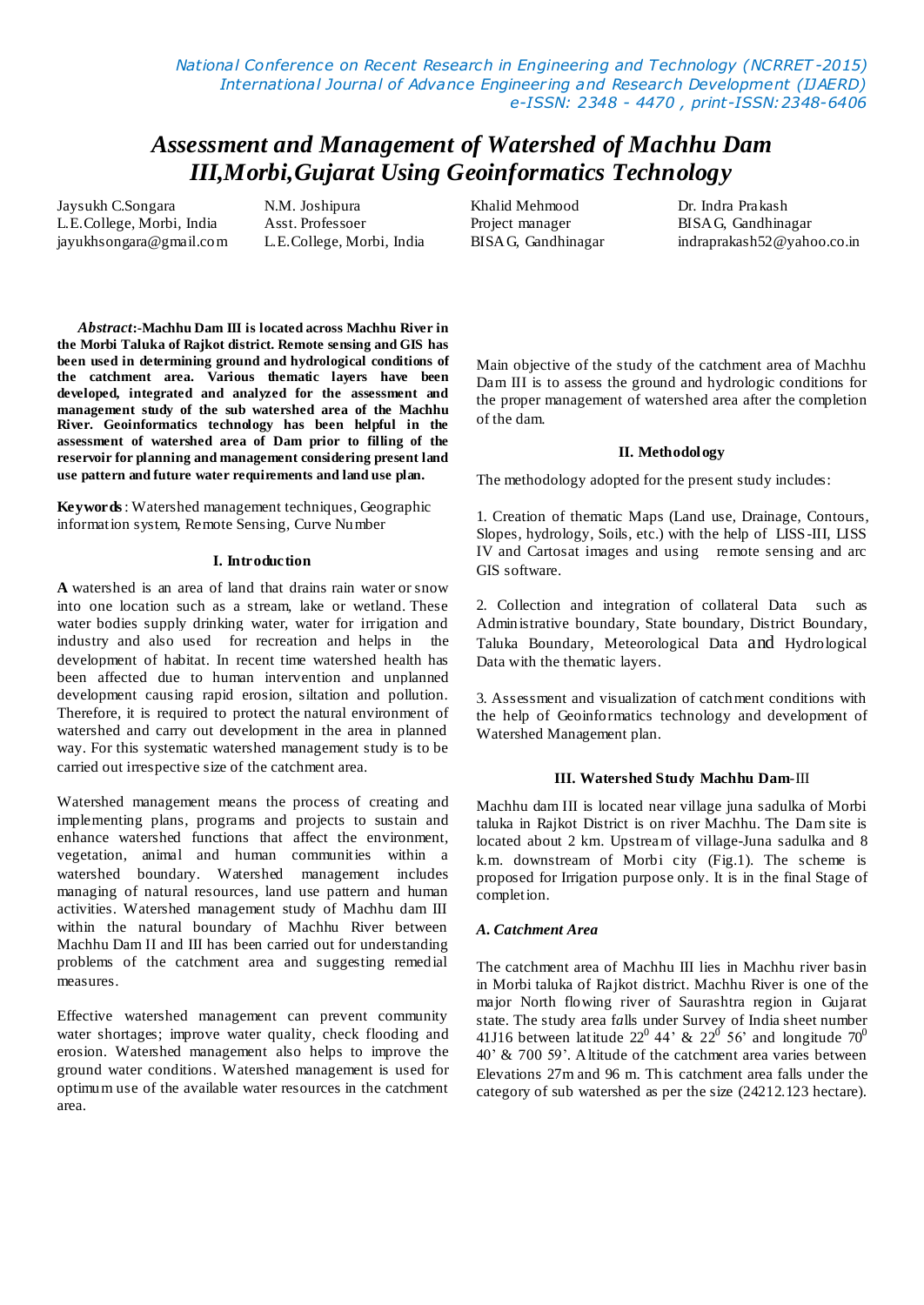Major part of catchment area is occupied by agriculture land where groundnut and cotton crops are being grown presently during monsoon. Wheat and cumin are also grown during winter season. For the present study LISS III, LISSIV and Cartosat images have been used.



**Figure.1** Location map of study area



**Figure.2** Location of River & Dam of study area

# *B. Remote Sensing Study*

Remote sensing is the science of acquiring, processing and interpreting images that record the interaction between electromagnetic energy and matter. It is the science and art of obtaining information about an object, area, or phenomenon through the analysis of data acquired by a device that is not in contact with the object, area, or phenomenon under investigation. In the present study LISS III, LISS IV and Cartosat images have been used for development of various thematic layers such as topography, geology, hydrology, DEM, Land Use etc (Fig.2, Fig.3, Fig.4, Fig.5, Fig.6, Fig.7). Remote sensing data analysis has been carried out with the help of Arc GIS and Envy software.

# *C. GIS Study*

A geographic information system (GIS) is a system designed to capture, store, manipulate, analyze, manage, and present all types of spatial or geographical data. In the present study various thematic layers such as soil, wetland, land use, topography, hydrology etc. have been overlaid and compared to determine the correspondence between various hydrologic conditions. By overlaying various layers in conjunction with field data assessment and management study of the catchment area has been done for proper management of the watershed.

#### *D. Thematic Maps of the watershed area*

# *1. Land Use/Land Cover Map***:**

Land use depends on the natural and anthropogenic activities. These maps have been developed using Envy and Arc GIS software. In the catchment area Crop land, Fallow land, Lakes / Ponds, Land with Scrub, Land without Scrub, Industrial Waste, Prosophis, Reservoirs, River, Towns/cities (Urban), Villages (Rural) have been identified and delineated (Fig.3).



**Figure.3** Land use Map of the study area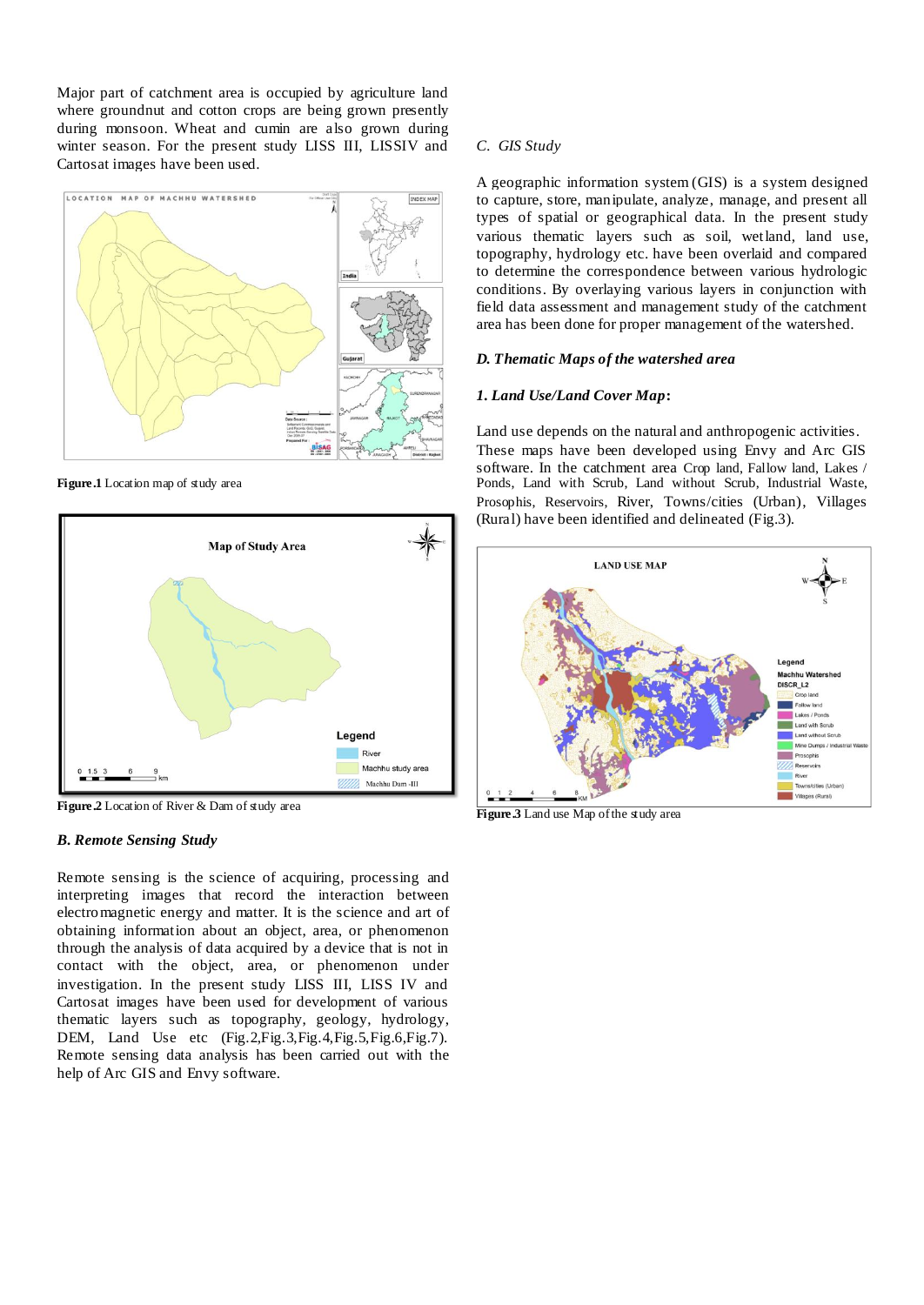

**Figure.4** Evaluation of land covers classes

#### *2. Soil and Hydrologic Soil Map***:**

Two types of soils have been identified in the area. Statistical analysis of the area with the help of Arc GIS has been done which gave the values for fine sand as 42.40% and Clayey 40.71% (Fig.5). Percentage of Hydrologic Soil Group (HSG) is mentioned in the Table I. The HSG group includes Crop land, Fallow land, Lakes / Ponds, Land with Scrub, Land without Scrub, Industrial Waste, Prosophis, Reservoirs, River, Towns/cities (Urban), Villages (Rural).



**Figure.5** Soil map of the study area

| Sr.No                       | <b>Different Classes</b> | SoilType | HSG | $Area(\%)$ |
|-----------------------------|--------------------------|----------|-----|------------|
|                             | Crop land                | Fine     | C   | 66.85      |
|                             |                          | Clayey   | D   | 56.75      |
| $\mathcal{D}_{\mathcal{L}}$ | Fallow land              | Fine     | C   | 0.02       |
|                             |                          | Clayey   | D   | 0.07       |
| 3                           | Lakes / Ponds            | Fine     | C   | 0.76       |
|                             |                          | Clayey   | Ð   | 0.69       |

**Table I:** Types of Soil and Hydrologic Soil Group (HSG)

| 4  | Land with Scrub         | Fine   | $\mathcal{C}$      | 00    |
|----|-------------------------|--------|--------------------|-------|
|    |                         | Clayey | D                  | 0.13  |
| 5  | Land without Scrub      | Fine   | C                  | 6.64  |
|    |                         | Clayey | D                  | 24.74 |
| 6  | <b>Industrial Waste</b> | Fine   | C                  | 0.09  |
|    |                         | Clayey | D                  | 00    |
| 7  | Prosophis               | Fine   | C                  | 10.28 |
|    |                         | Clayey | D                  | 10.63 |
| 8  | Reservoirs              | Fine   | $\overline{\rm c}$ | 0.03  |
|    |                         | Clayey | D                  | 2.06  |
| 9  | River                   | Fine   | C                  | 2.04  |
|    |                         | Clayey | D                  | 0.54  |
| 10 | Towns/cities            | Fine   | C                  | 4.4   |
|    |                         | Clayey | D                  | 2.81  |
| 11 | Villages (Rural)        | Fine   | C                  | 1.57  |
|    |                         | Clayey | D                  | 1.57  |

# *3. Drainage Map*

A drainage system is described as accordant if its pattern correlates to the structure and relief of the landscape over which it flows. Drainage in the Study area is of dendritic pattern type (Fig.6).Drainage analysis has been done to know the drainage density in the sub-catchment.



Figure.6 Drainage map of the study area

#### *4. Slope Map*

Slope map has been prepared from DEM and analysis has been done to find out various categories of slopes and their percentage (Fig. 7). In the study area it has been observed that about 98 % of land is having less than 1 percent slope and remaining land 1-3 percent except a few isolated patches in the southeastern part of the area where slope is higher due to local topography. Slope is the measure of change in surface value over distance and can be expressed in degrees or as a percentage.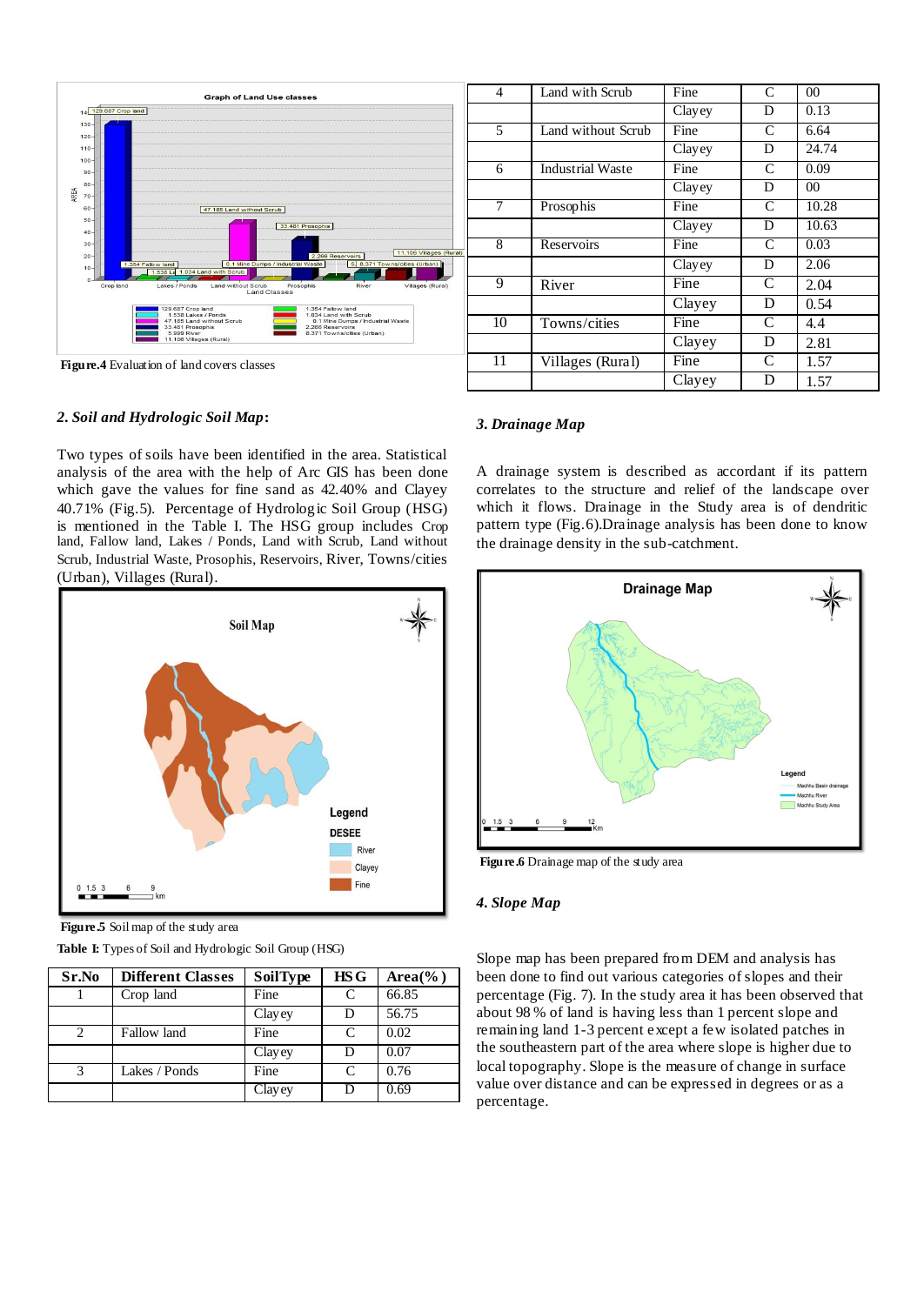

**Figure.7**Slope map of the study area

#### *E. Runoff Study***:**

Year wise runoff in the catchment area has been calculated with the help of Curve Number (CN) Method (Fig.8). Maximum Runoff has been observed during the year 1994 and 2010.



**Figure.8** Average annual runoff(mm) over last 20 year in the study area

#### *F. Submergence area study*

Using GIS technology submergence area study has been done. Prior to the filling of the reservoir the area occupied by the water body is (20522.93 hectare). After the submergence up to FRL the land submergence would be (3674.04 hectare). The submergence area has been superimposed on the land use map and number of land submergence classes has been identified (Fig.9, Fig.10) for the better visualization of submergence at various levels DEM has been used.

The given below area under submerge Machhu Dam III:



**Figure.9** under Submerge area in the study area

The given below area without submerge Machhu Dam III



**Figure.10** Without submerge area in study area

#### **IV. Conclusions**

Study of the watershed area of the Machhu Dam III with the help of Geoinformatics technology has been carried out to understand ground and hydrological conditions of the catchment area for the proper planning and management of the water resources. The study reveals that major part of the catchment area is occupied by the agriculture activity. The area statistics of the various land use pattern have been determined with the help of Arc GIS tools. Percentage wise land use pattern has been delineated and analyzed which shows area occupied by Crop land-53.57 ,Fallow land-0.56 , Lakes / Ponds-0.64 , Land with Scrub-0.43 , Land without Scrub-19.50 , Industrial Waste- 0.04 , Prosophis-13.80 , Reservoirs-0.90 , River-2.5 , Towns/cities (Urban)-3.46 , Villages (Rural)-4.59. Pre and post scenario of the submergence of the Machhu dam III reservoir has also been generated with the help of DEM. Depending on the ground conditions, hydrological study, present land use pattern and future land use requirements a suitable management plan of the watershed area can be evolved using remote sensing and GIS technology.

# *Acknowledgment*